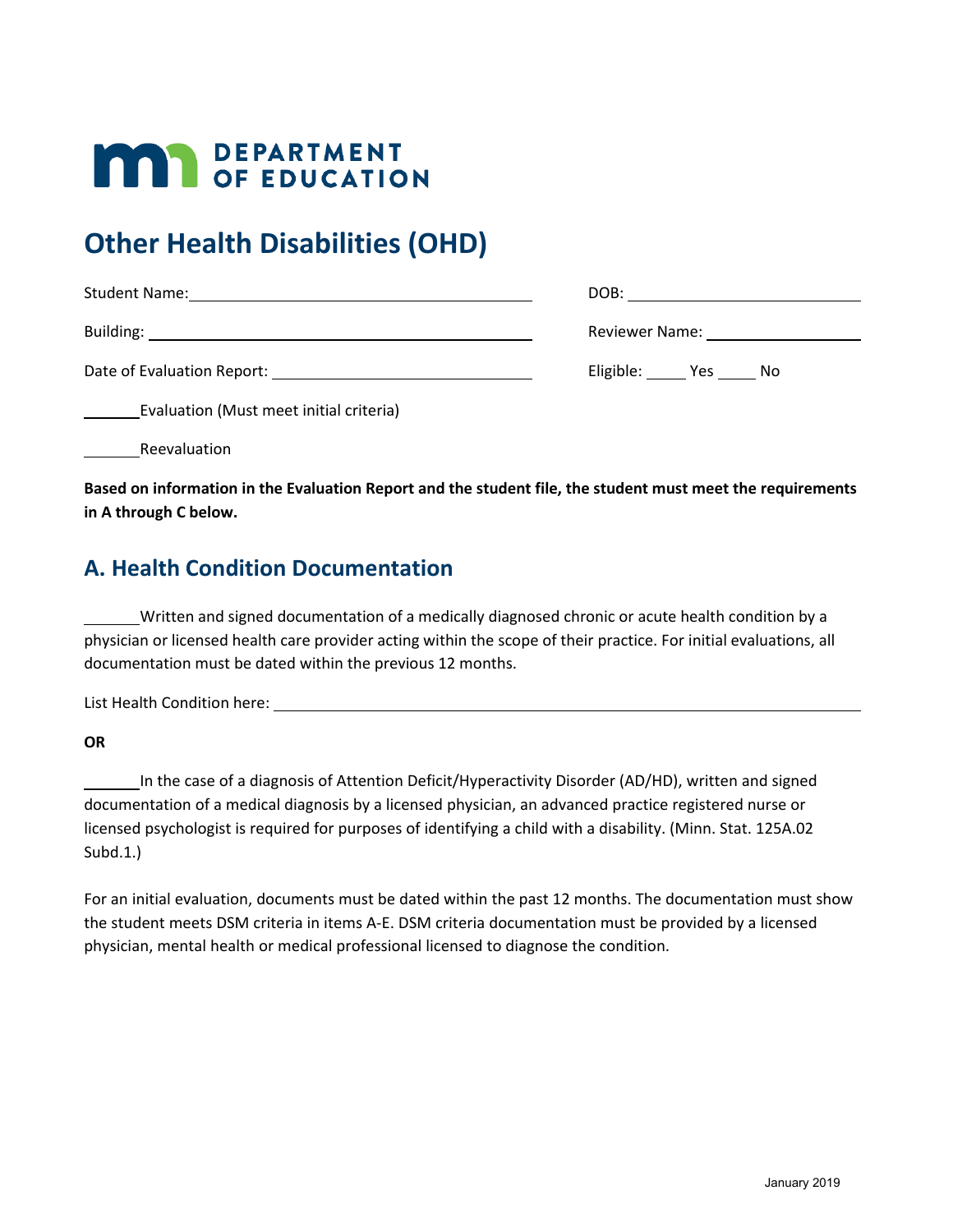#### **B. Adverse Effects**

In comparison with peers, the health condition adversely affects the pupil's ability to complete educational tasks within routine timelines as documented in at least **three** of the following areas:

Excessive absenteeism linked to the health condition (e.g., hospitalizations, medical treatments, surgeries or illness) Specialized health care procedures that are necessary during the school day Medications that adversely affect learning and functioning in terms of comprehension, memory, attention or fatigue Limited physical strength resulting in decreased capacity to perform school activities Limited endurance resulting in decreased stamina and decreased ability to maintain performance Heightened or diminished alertness resulting in impaired abilities (e.g., prioritizing environmental stimuli, maintaining focus, or sustaining effort or accuracy) Impaired ability to manage and organize materials and complete classroom assignments within routine timelines Impaired ability to follow directions or initiate and complete a task

### **C. Unsatisfactory Educational Progress**

The student's health condition results in a pattern of unsatisfactory educational progress as determined by a comprehensive evaluation documenting the required components of subpart 2 (A) and (B). The eligibility findings must be supported by current or existing data from items (a) to (e) below:

a. An individually administered, nationally normed standardized evaluation of the pupil's academic performance

b. Documented, systematic interviews conducted by a licensed special education teacher with classroom teachers and the pupil's parent or guardian

c. One or more documented, systematic observations in the classroom or other learning environment by a licensed special education teacher

d. A review of the pupil's health history, including the verification of a medical diagnosis of a health condition

e. Records review